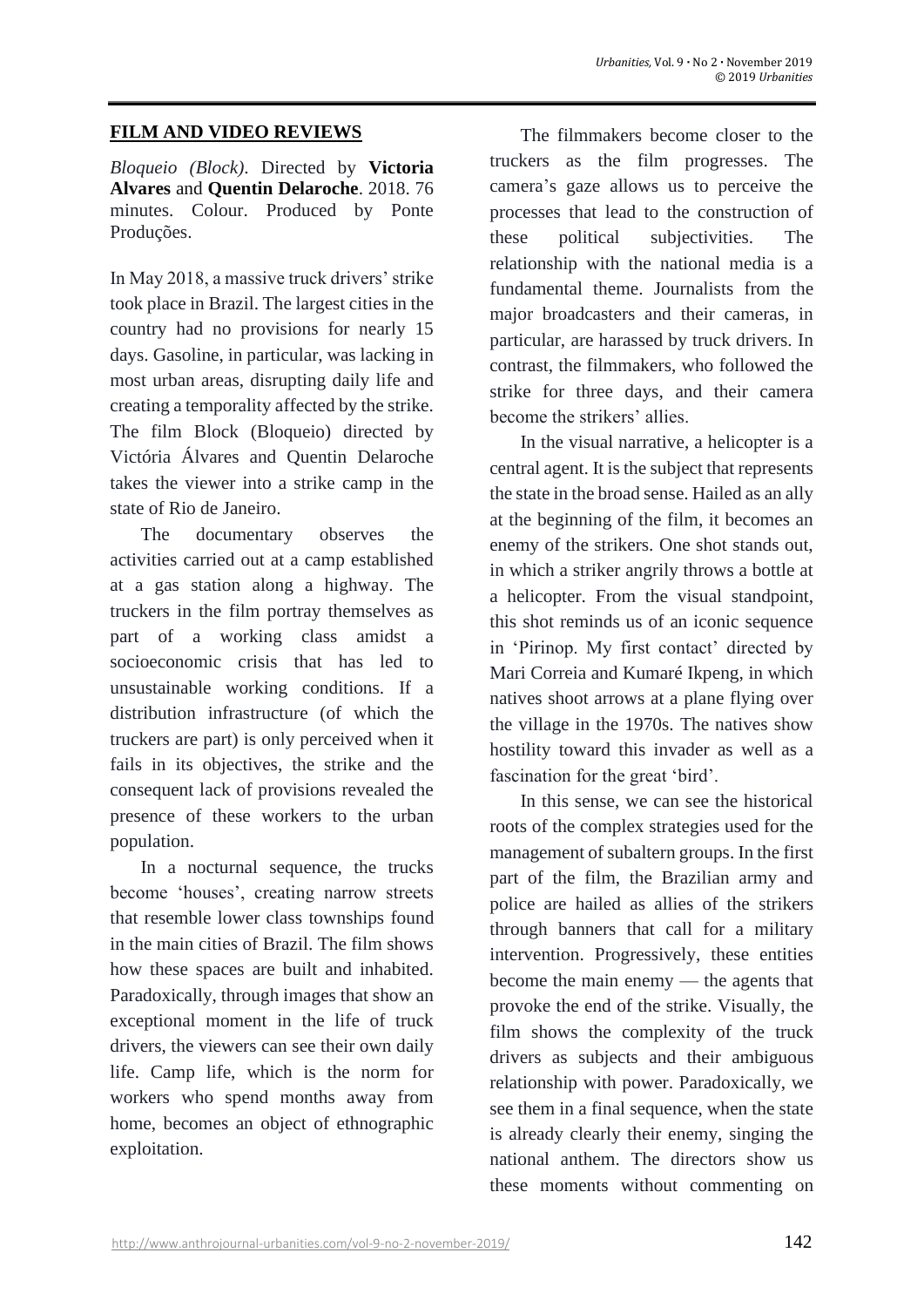them, leaving the complex task of interpretation to the viewer.

The film Block is an encounter with these new alterities — these contemporary lower classes that remain under-analysed by anthropologists and who supported the election of the current president of Brazil. In an iconic final sequence that hosts the credits of the film, we see the trucks leaving the camp. This is where we find the only textual comment that the filmmakers propose throughout the film: 'Five months later, Jair Bolsonaro, a right-wing former military man is elected president of Brazil'. The film Block is an excellent visual exploration of the processes that have preceded this moment. Moreover, it can be considered a visual encounter with a logistic infrastructure and its ambiguous relation to urban spaces.

Alex Vailati Federal University of Pernambuco, Brazil [alexvailati@gmail.com](mailto:alexvailati@gmail.com)

*Koukaki. A Neighbourhood in Transition.*  Directed by **[Zilan Dalgic](https://www.ethnofest.gr/directors/zilan-dalgic/)** and **[Ismini](https://www.ethnofest.gr/directors/ismini-gatou/)  [Gatou](https://www.ethnofest.gr/directors/ismini-gatou/)**. 2018. 100 minutes. Colour.

'The majority of the houses in Koukaki are rented through Airbnb'

'Airbnb has grown because it is much cheaper than hotels'

'The financial crisis made Airbnb more attractive'

These are some of the concerns voiced in a recent documentary film by locals residing in the Athenian neighbourhood of Koukaki. The short (just under 10 minutes in length) *Koukaki* was produced in 2018 by the Netherlands Institute at Athens (NIA) and the Athens Ethnographic Film Festival (Ethnofest) and was directed by Zilly

Galdic and Ismini Gatou. The film offers a critical perspective of urban development seen through the eyes of Athenian residents. Koukaki, which is one of the oldest neighbourhoods in Athens, underwent significant changes once the giant Californian company Airbnb tapped into the area's short-term rental market.

The film starts and ends in a visual loop with a static frame capturing three locals chit-chatting on a bench. One carries a supermarket bag. One is petting a leashed dog. The third twirls a pair of komboskini (orthodox prayer rope). Frame by frame, the footage moves from one local resident to another filmed in their typical environment: smoking, talking and sitting in taverns while sharing their thoughts on the district's transition. The film is much stronger conceptually than visually. The visual medium adds little to the story. There are a couple of long frames that draw the viewer into the *feel* of the neighbourhood, but the camera makes fast jumps from the background to the interviewees, obscuring what exactly the film aims to emphasise and why. The frames are often unstable and some of the footage looks as if it was placed accidently. For instance, at minute 3:55, a resident asks if he should look at the camera, which is something that could have been edited out. Similarly, the footage covers the Fabrika Restaurant, one of the oldest taverns in the neighbourhood, yet suddenly jumps to a general street view of the neighbourhood, making the viewer wonder why the camera stopped for a few seconds on the restaurant.

Due to its proximity to the Acropolis, Koukaki has changed from a low-key local neighbourhood into a tourist hotspot. The film attributes this change to the expansion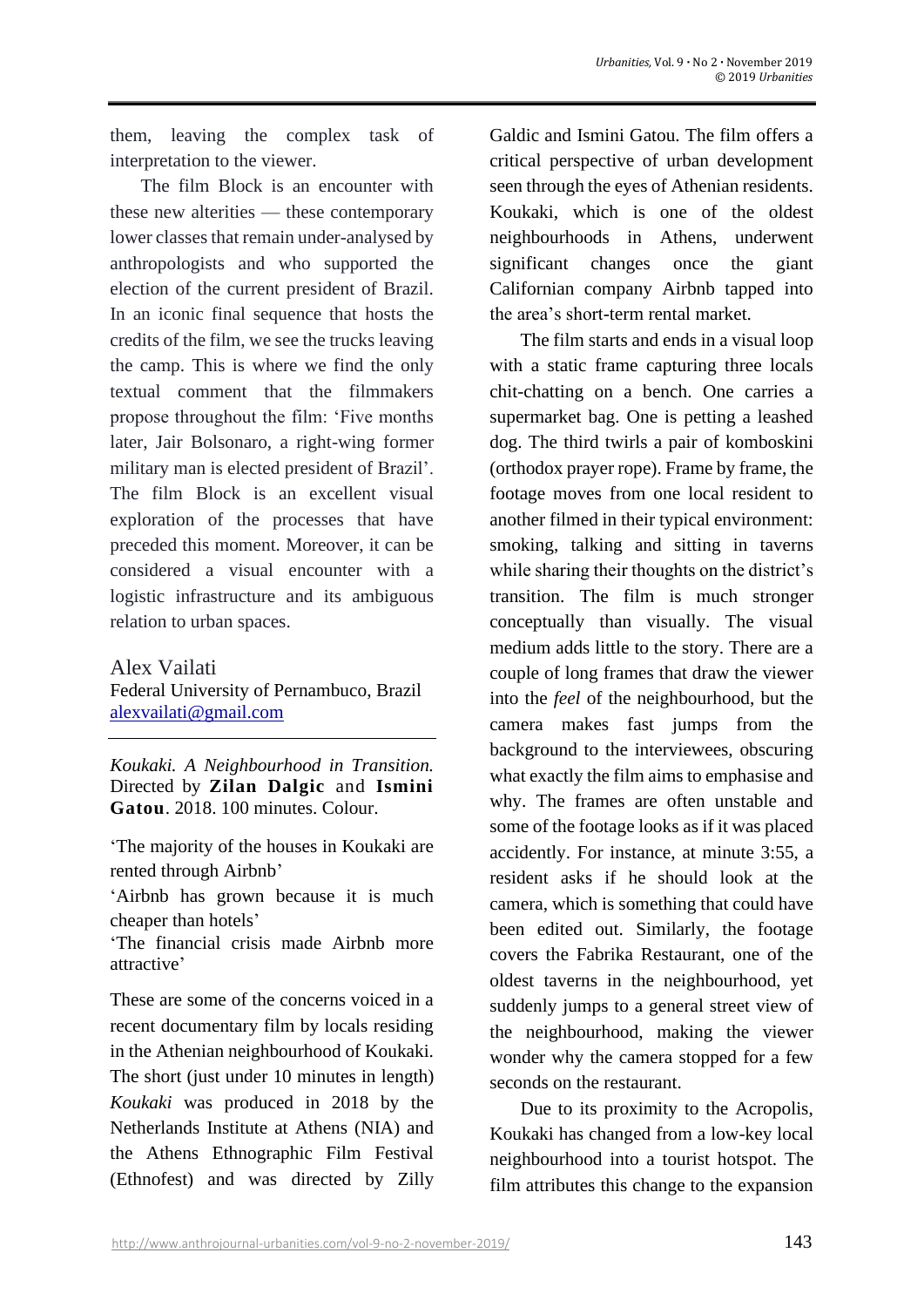of Airbnb into the short-term rental market. Local opinions seem divided on the subject matter. Some understand this change as a positive development — a sign that the society is evolving. Others see it as a phenomenon strongly connected to the 2008 financial crisis that subsequently propped up the Airbnb industry. Some argue that Koukaki lacks sufficient hotels, while others state that Airbnb provides cheaper accommodations. Indeed, in 2018, when the documentary was filmed, Greece made media headlines for breaking its alltime tourist record — over 33 million travellers visited the country. It is likely that most of these people passed through Athens, even if they were on the way to the islands.

A local resident describes Koukaki as underdeveloped, with about 70% of the shops in the area empty. Towards the end of the film, the viewer learns that this was the neighbourhood outlook about 30 years ago. Nowadays, a different story unfolds and the touristic appropriation of the local housing stock has negative impacts for the resident population: communication is difficult for those who barely speak English; decadelong residents leave their homes and rent them through Airbnb; and residential apartments become unavailable for year-toyear leases. One resident is filmed speaking about a Cypriot investor who has purchased several flats in the area and requested an inadvertent viewing of her apartment.

Parallel cases of foreign investments are currently the norm across Athens. In the anarchist neighbourhood of Exarcheia, similarly located in the central area of the city, a Chinese investor has allegedly bought over 100 flats to capitalise on the short-term leasing market.

Airbnb is a contentious topic in Athens. Data show that incorporated businesses operating multiple rental units comprise almost half of all Airbnb listings in the city. In spite of Airbnb's noble goal of supporting a shared economy, the Athenian short-term rental market has been exploited by large commercial actors with dozens of properties in their portfolio. In many neighbourhoods, such as Exarcheia, political defiance against the Airbnb monopoly is taking root. It remains to be seen whether Koukaki will undertake such forms of resistance in the near future.

Koukaki is a lively documentary. It will most likely be useful to housing activists, researchers, urban planners and public policy makers focused on opposing gentrification and developing affordable housing options.

Raluca Bejan St. Thomas University, Canada [rbejan@stu.ca](mailto:rbejan@stu.ca)

*Пукнатини (Cracks).* Directed by **Dimitra Kofti**. 2018. 55 minutes. Colour.

Based on anthropological research and produced by the Max Planck Institute, Kofti's Cracks provides a wry look at the lives of people who are exasperated. Set in Pernik, Bulgaria, precariously employed workers and retirees reflect upon the disappointments they have experienced under communism and capitalism whilst asking what the future might have in store.

Although Kofti's interlocutors discuss their economic situation with humour, the frustration they feel is palpable throughout. 'It seems I've begun to use this word "unfortunately" very often,' comments one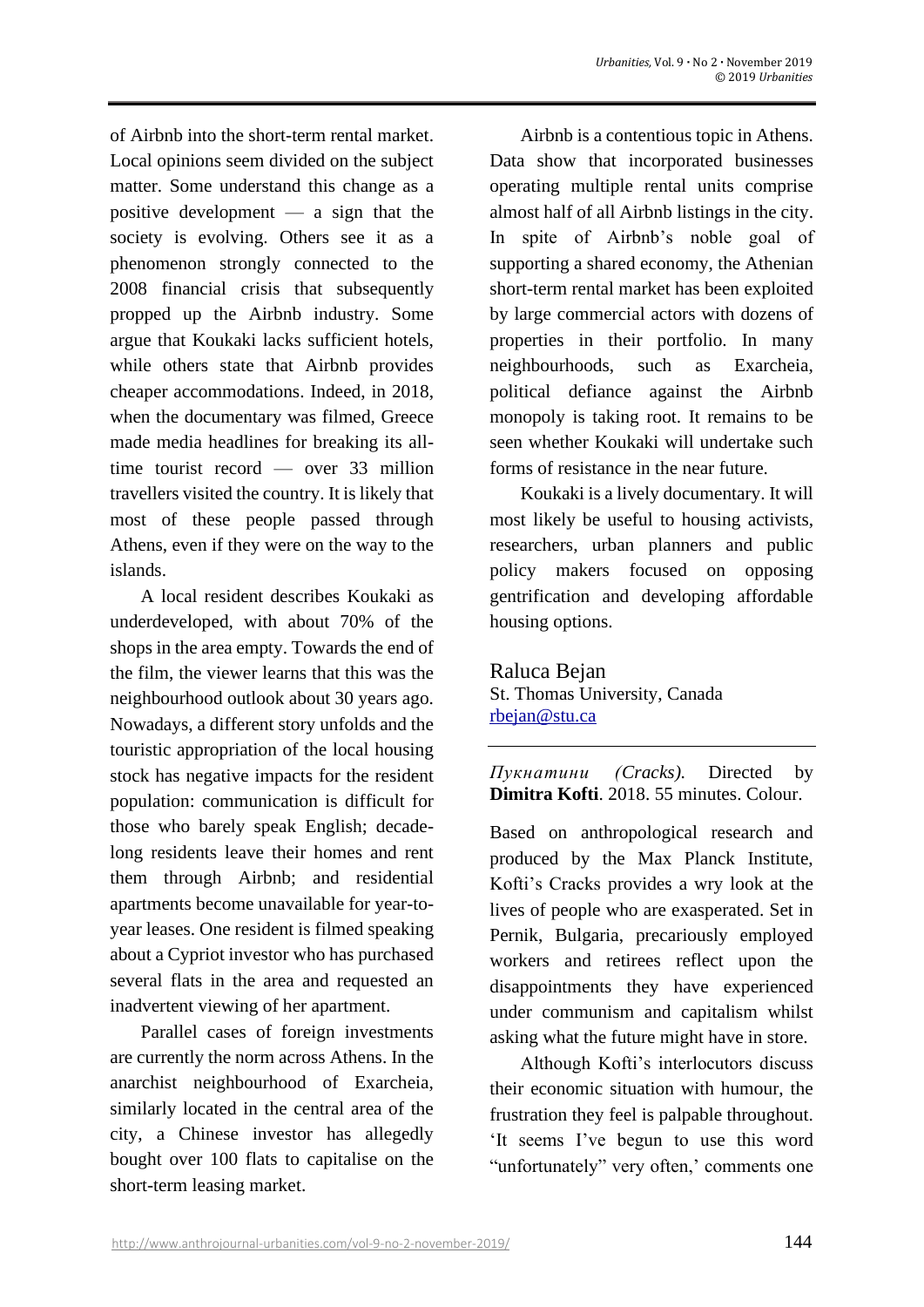man. 'Looking at what remains of these factories, indeed one should really regret that they're no longer working'.

The film ranges widely across the city, jumping between interlocutors who seemingly have no connection with one another save their residency in Pernik. This approach provides plenty of talking-head snippets that underscore the stated thesis that 'decay and reconstruction, employment and unemployment, debt and migration are all topics of daily concern'. Diverse though the characters are, the refrain throughout their observations seems to be that without an active industrialism, city life becomes empty and directionless.

At a moment when we begin to take degrowth, post-industrialism and a shorter working week seriously, a documentary such as this should give us pause. A proactive, positive embrace of less work, less production and more free time should be the basis on which to build fair, open, sustainable cities. However, as the film shows, economic growth and development provide, if nothing else, a default sense of purpose for a city and its people. Without such a purpose, it is very easy for people to fall through the cracks as cities fall apart. This argument is made through the use of archival footage and first-person testimonials, which suggest that time has somehow slowed down into a long present or even folded back into itself as people have passed from capitalism to communism and back without 'better times […] coming'.

Perhaps unsurprisingly, the film implicitly endorses the role that culture can play in giving people a sense of pride and purpose when work is no longer satisfying. The film both opens and closes with the

dual examples of an audience attending a chamber music concert and a woman who has artfully decorated the earthquakedamaged walls of her apartment. These two acts — one social and the other idiosyncratic — affirm our ability to produce meaning whatever our economic circumstances may be.

However, the circular construction of Cracks adds further to the sense of drift and disorientation that is the over-arching theme. Because it is based around interviews with seemingly unrelated interlocutors, it never develops any kind of dramatic tension. This may reflect a feeling that things in Pernik have already happened and are not happening anymore; the city's stories are in the past rather than unfolding from the present into the future.

As it stands, this make the film an ambient document of some of the contradictions or 'cracks' inherent to global development. Given the candour and insight with which people seem willing to speak, a feature-length follow-up could if it allows itself to settle upon a personal story — greatly develop the issues that are showing between these cracks.

## Alex McDonald

University College of London, UK [alex.mcdonald.18@ucl.ac.uk](mailto:alex.mcdonald.18@ucl.ac.uk)

*(Un)wash*. Directed by **Sophie Krabbe** and **Rosa Gelardi**. 2018. 9 minutes. Colour. Produced by Netherlands Institute of Athens (INA).

Presenting Ithaca, a mobile laundry service in Athens, Greece, *(Un)wash* (2018) shows an oft-hidden aspect of life for those who live on the streets — the simple pleasure and necessity of washing one's clothes.